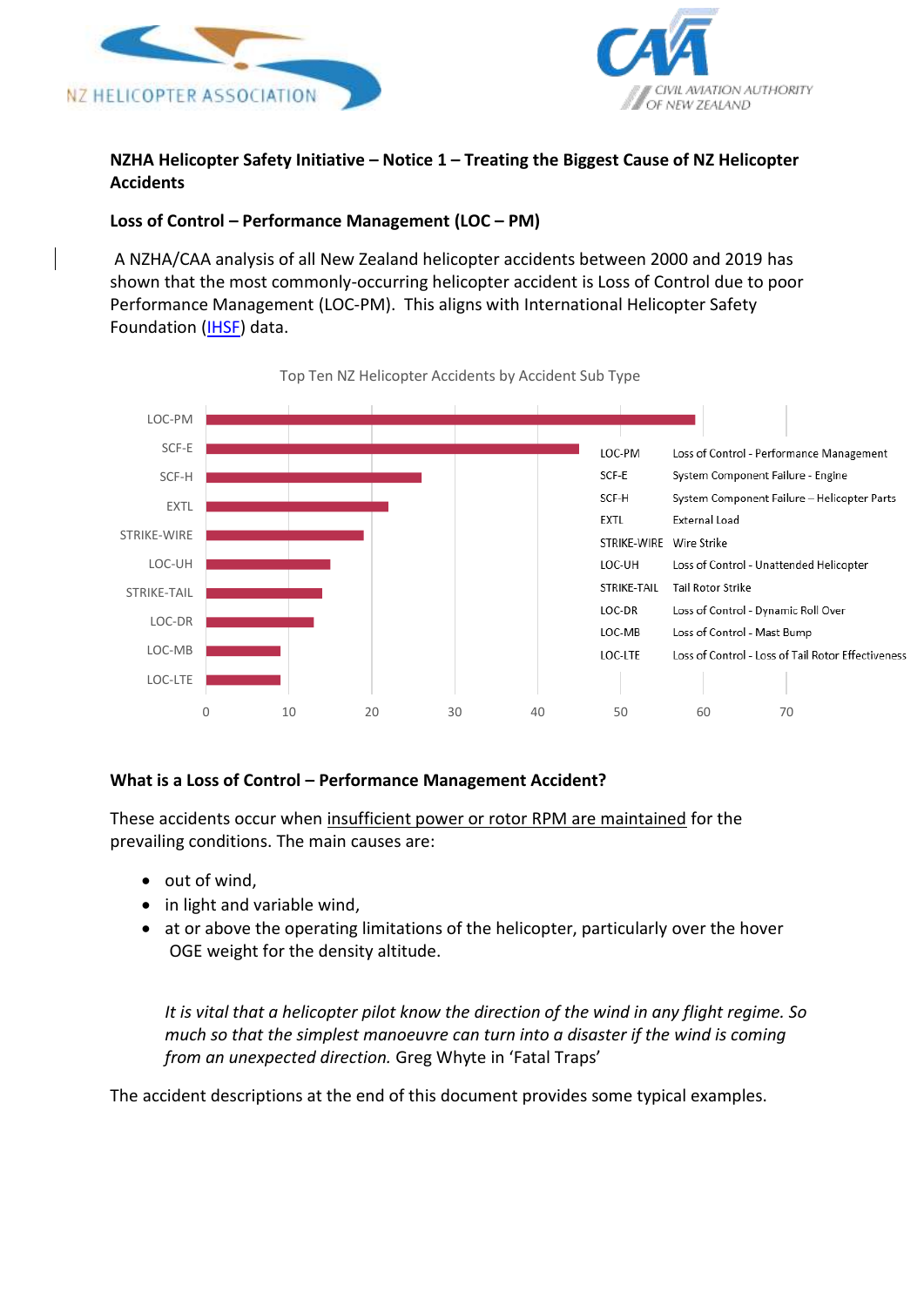## **What helicopter types are involved?**

*Both* piston and turbine helicopters. Light piston helicopters (with less power available) are more likely suffer power management issues, however, more powerful aircraft such as the AS350B2 are also represented in the statistics.



### **Do any particular flight phases present greater risk?**

Yes,

- 1. landing,
- 2. takeoff,
- 3. cruise and
- 4. low level manoeuvres such as in agricultural work.



LOC-PM Accidents by Phase of Flight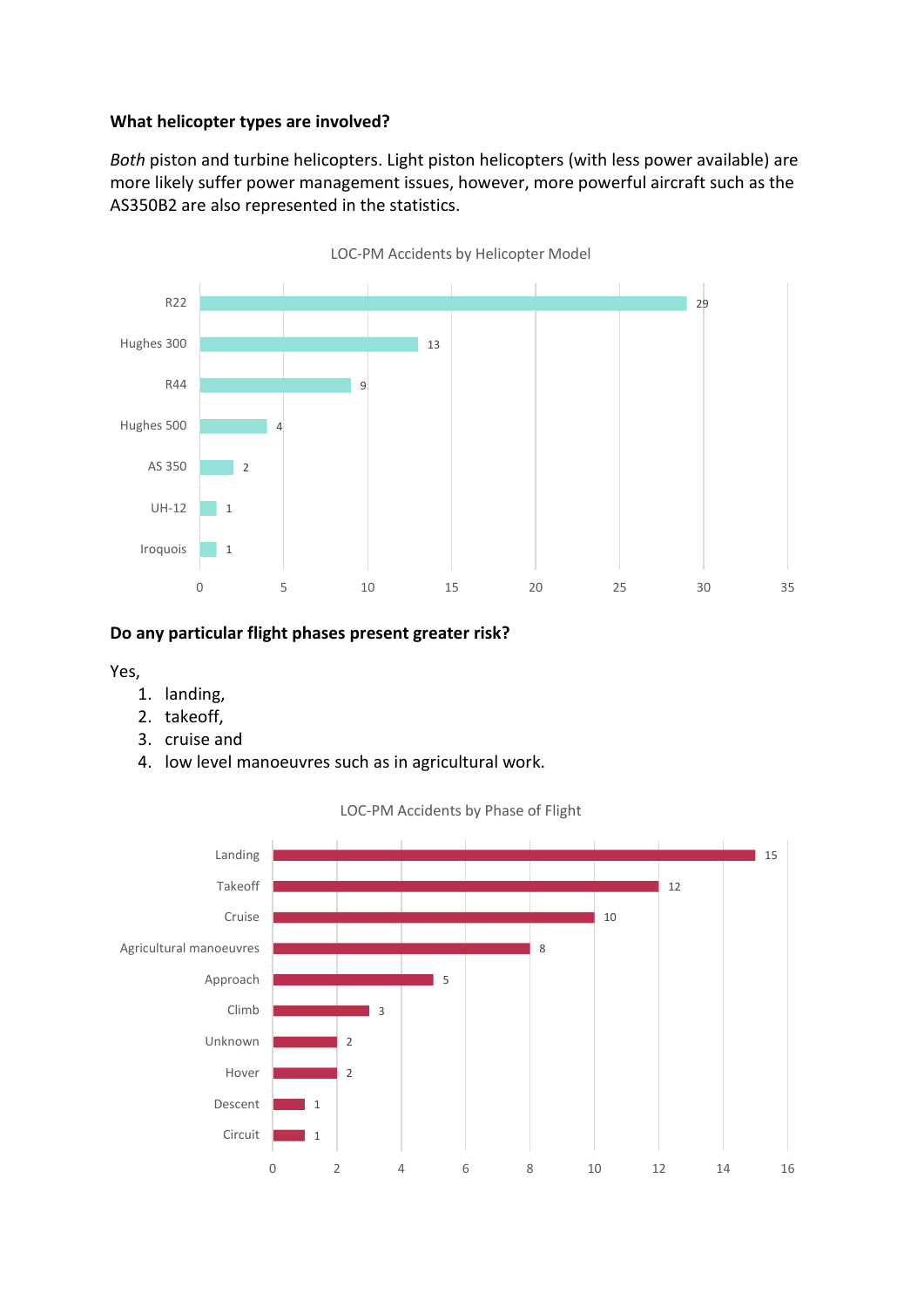## **Does pilot experience play a role?**

Yes. The 'experience factor' is evident when we look at the number of accidents by pilot total time. Experienced pilots (>5000 hours) have these types of accidents too but you are at greater risk if you have:

- less than 250 hours on type or
- less than 1500 hours total time



LOC-PM Accidents by Pilot Total Flight Hours

## **What are the main causal factors?**

In their analysis of LOC – PM accidents, the International Helicopter Safety Foundation identified the following as the top causal factors:

- 1. Inadequate consideration of aircraft performance
- 2. Inadequate consideration of weather / wind
- 3. Failed to recognize cues to terminate current course of action or manoeuvre

# **What can you do?**

- 1. Assess your aircraft's performance capability
	- $\circ$  Check aircraft performance for the density altitude you intend operating at. Remember density altitude is pressure altitude corrected for non-standard temperature. There are a number of free electronic means to do this or rules of thumb. (Difference from ISA: 1 degree = 120ft; 1 hPa = 30ft)
- 2. Know how to complete Operational Power Checks
	- o Operational Hover Check:
		- 2' Hover Check check power. What sort of departure does that power allow you to do? Is there a sufficient margin to operate at the destination DA?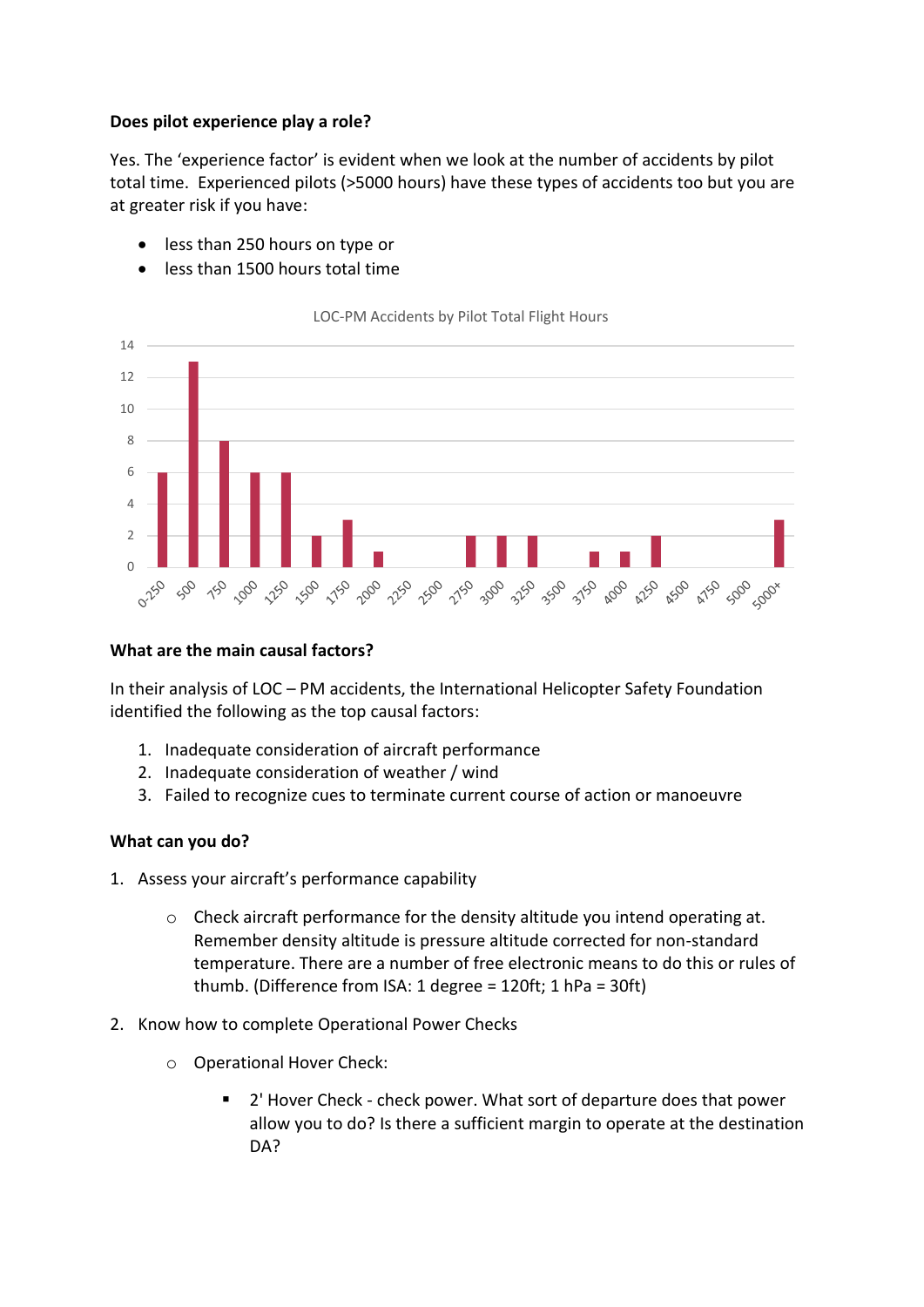- o Airborne Operational Power Check
	- At landing elevation Check DA (set PA 1013; or Difference from ISA: 1 hPa  $= 30$ ft and  $1^{\circ}$ C = 120ft;)
	- Min power check fly at Vy level check power required
	- Pull Max Power check power available (Limited by Tq/Temp/N1?)
	- Can hover HOGE/HIGE? Wind, What type of approach? Decision making.
- 3. Know the wind direction all the time.

Wind indicators: smoke, water (wind lanes and shadowing), leaves on trees (silver side up), drift, turbulence relative to terrain, figure 8, constant bank 360 degree turn

 $\circ$  Draw a line between the pedals on approach, a perpendicular line can indicate the side the wind is coming from.



Wind left of the nose

Wind right of the nose

- o Use survey tape (wind indicator) where possible
- o Light and variable wind, especially at higher temperatures causes performance issues (see Mi-8 graph at end).
- 4. Fly the Escape with the option to land
	- o Always fly your approach such that you intend to fly the escape, either to the low ground or escape to the landing zone.



### **Accident Examples**

### **February 2003**

### **Kaimanawa Ranges**

### **Hughes 300**

*The pilot was carrying out a demonstration flight for a potential client, and intended to land on a peak in the Kaimanawa Ranges. On approach, the pilot misjudged the wind direction and encountered a higher than expected rate of closure with the intended touchdown point. The pilot attempted to retrieve the situation by running the helicopter on to the ground then*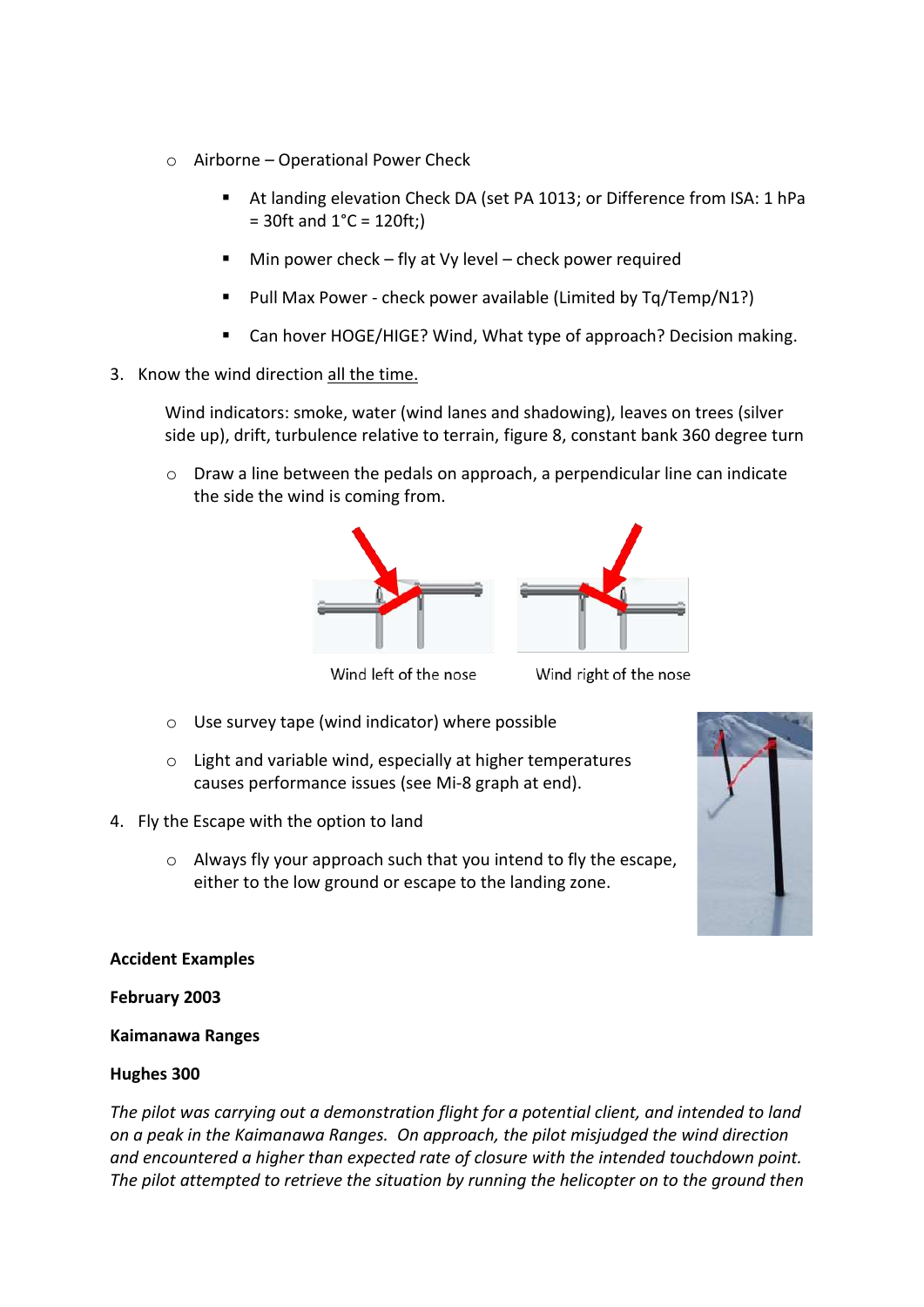*taking off again. However, there was insufficient space for this manoeuvre and the helicopter nosed over. The pilot received minor injuries and the two passengers were seriously injured.*

#### **December 2006**

#### **Mount Ruapehu**

### **Hughes 500**

*On 11 December 2006, a Kawasaki-Hughes 369HS helicopter took off with the pilot and 4 passengers on board from near Crater Lake on Mount Ruapehu, at an elevation of about 8300 feet. The pilot could not climb the helicopter above the surrounding terrain, so he descended towards the lake to accelerate the helicopter towards its best-angle-of-climb speed. The helicopter hit the lake surface and came to rest on the shore of the lake. All of the occupants were injured and the helicopter was destroyed. No technical defect was identified with the helicopter, but because of post-accident damage and deterioration to the engine, the possibility of reduced engine performance for an undetermined reason could not be excluded. The take-off weight was estimated to have been 40 lb over the maximum allowable. It was highly likely that the take-off weight exceeded the maximum certificated weight. The helicopter did not have sufficient power, under the prevailing environmental and load conditions, to achieve a safe take-off.*

**July 2008**

#### **Canterbury**

### **Hughes 500**

*On approach for a landing by a hut in high country terrain, the Pilot decided to land at another site, turned to go back down the valley and got caught by a strong gust of wind. The helicopter hit the ground and slid 50 metres. The pilot's inexperience meant he did not fully appreciate or evaluate the risks involved in making the manoeuvre to change landing sites in the gusting conditions that prevailed at the time.*

#### **August 2014**

#### **Mount Alta**

### **Airbus AS350B2**

*On the approach to the landing site the helicopter began to descend below the pilot's intended angle of approach. The pilot discontinued the approach by turning the helicopter away from the ridgeline and down the mountain. However, the pilot was unable to avoid the terrain and the helicopter struck the steep, snow-clad slope heavily and rolled 300 metres down the mountain. The helicopter was operating at or close to the limit of its performance capability to maintain a hover outside of 'ground effect' at that weight and at the temperature and altitude of the landing site. This was a likely factor in the pilot not achieving a safe landing. The Commission was unable to make a conclusive finding on whether the helicopter was affected by a phenomenon known as 'vortex ring state'.*